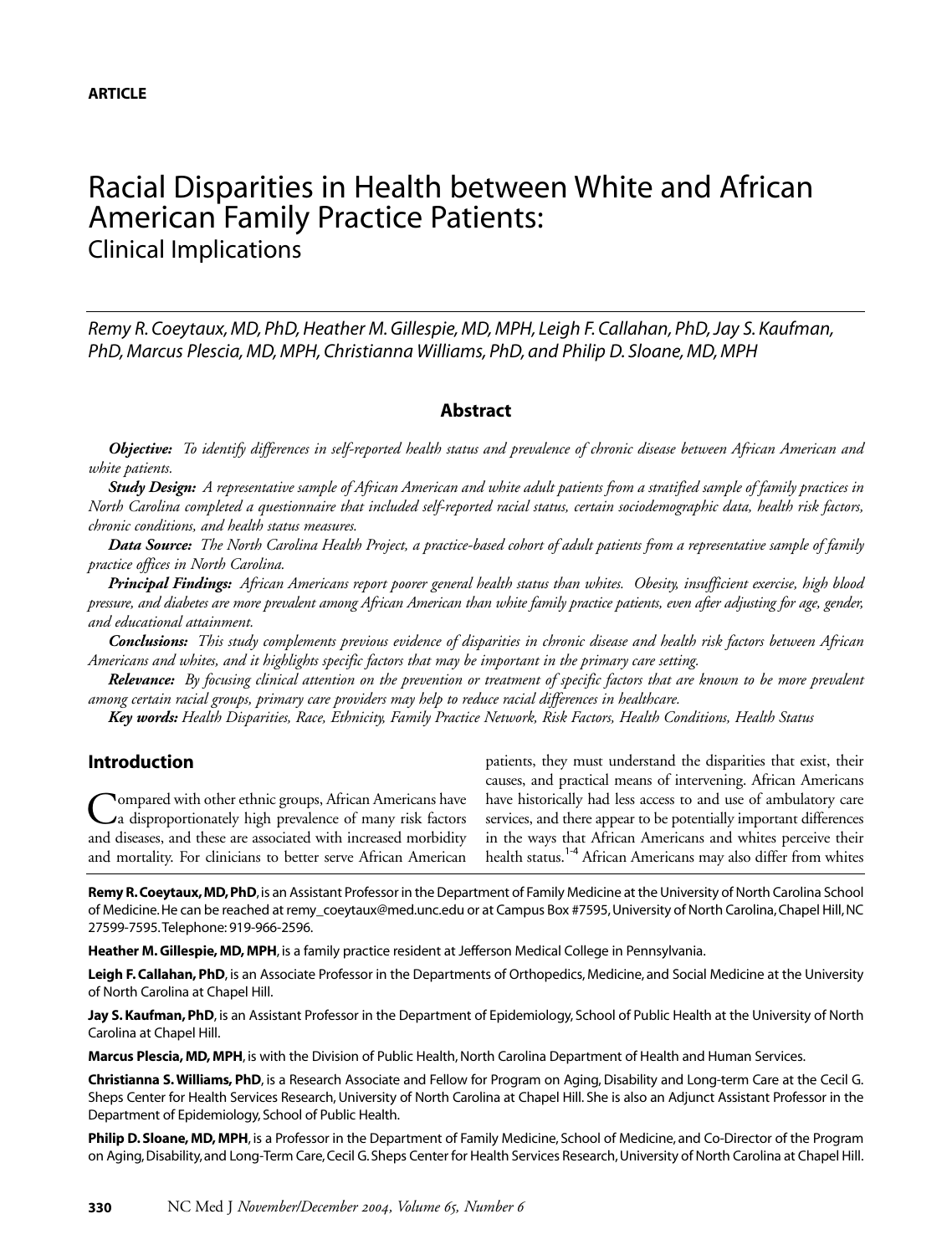in how they perceive benefits or harms that they associate with certain medical or surgical interventions.<sup>5,6</sup> It is unclear to what extent race contributes directly to disparities in perceived health status, as opposed to serving as a proxy for other, more directly pertinent factors such as socioeconomic status. Race, however, is a salient attribute for many individuals, either in how they identify themselves, or how they are identified by others, including healthcare providers. It is useful and informative, therefore, to assess the extent to which actual and perceived health status differs between members of different races who reside in the same community and who receive medical care from the same provider.

The primary care physician's office practice constitutes an important site for both prevention and treatment of health problems. Therefore, it is important for primary care physicians to be sensitive to race and ethnicity-related issues in their patients, to be aware of the care their patients receive, and to

The study placed research assistants at each participating site for a four-week data collection period. The research assistants offered a four-page, self-report questionnaire, available in English or Spanish, to each non-emergency adult patient who presented for an office visit. As needed, the research assistants explained the questionnaires and consent forms, answered participants' questions, and assisted them with questionnaire completion, which took place in the healthcare provider's office at the time of the visit.

The questionnaire included the following measures:

- **Sociodemographic data:** age, race, gender, marital status, work status, education level.
- **Physical measures:** weight and height. Body mass index (BMI) was calculated from the reported weight and height.
- **Health risk behaviors:** exercise habits and smoking status.
- **Chronic health conditions:** high blood pressure, heart disease, osteoarthritis, depression, chronic back pain, and diabetes.

provide complete and accurate information about healthcare options to all of their patients.

This study compared general health status, health risk factors, and chronic disease rates between African American and white patients in a representative sample of family practices in North Carolina. The study aimed to identify how perceived health status, as well as healthcare needs and access, differ by race, so as to better inform the delivery of health interventions that are appropriate to African American and white patients in the primary care setting.

## **Methods**

Data for this study are from the North Carolina Health Project (NCHP), a network of 13 family practices with 16 location sites in North Carolina. The study selected practices by a purposive sampling method that ensured representation of rural and urban sites in each of the state's three geographic regions (west, central, and east), and that preferentially selected practices serving high proportions of racial/ethnic minorities. Rural and urban status was designated based on the United States Department of Agriculture's (USDA) rural-urban county codes for the county in which the practice was located.<sup>7</sup> All selected practices agreed to participate in data collection.

### **Table 1.**

**Selected Characteristics of African American and White Adult Patients in North Carolina Family Practice Settings**

|                                  | African Americans | Whites       | p Value* |
|----------------------------------|-------------------|--------------|----------|
|                                  | $(N=900)$         | $(N=3, 481)$ |          |
|                                  | % or Mean         | % or Mean    |          |
| <b>Female Gender</b>             | 75.9%             | 69.5%        | 0.018    |
| Age in Years                     | 46.0              | 48.0         | 0.342    |
| <b>Residence in Rural County</b> | 48.1%             | 53.1         | 0.781    |
| <b>Educational Attainment</b>    |                   |              |          |
| Less than high school            | 29.6%             | 16.5%        |          |
| High school diploma              | 31.7%             | 30.1%        |          |
| Beyond high school               | 38.7%             | 53.4%        | 0.031    |
| <b>Marital Status</b>            |                   |              |          |
| Married                          | 32.7%             | 65.4%        |          |
| Widowed                          | 12.1%             | 8.4%         |          |
| Living w/ partner                | 5.3%              | 2.7%         |          |
| Separated/divorced               | 22.6%             | 13.4%        |          |
| Never married                    | 27.3%             | 10.3%        | 0.016    |
| <b>Currently Working</b>         | 49.2%             | 58.7%        | 0.062    |
| <b>Health Risk Factors</b>       |                   |              |          |
| Smoking now                      | 24.2%             | 25.4%        | 0.482    |
| No exercise                      | 56.3%             | 41.6%        | 0.001    |
| Obese $(BMI > 30)$               | 53.4%             | 35.5%        | < 0.001  |
| <b>Chronic Conditions</b>        |                   |              |          |
| High blood pressure              | 48.6%             | 31.9%        | 0.004    |
| Heart disease                    | 9.8%              | 11.4%        | 0.295    |
| Osteoarthritis                   | 24.7%             | 23.8%        | 0.763    |
| Depression                       | 23.7%             | 26.4%        | 0.185    |
| Chronic back pain                | 24.1%             | 25.1%        | 0.503    |
| <b>Diabetes</b>                  | 21.6%             | 12.0%        | 0.006    |
| <b>General Health Status</b>     |                   |              |          |
| "Fair" or "poor" health          | 36.6%             | 24.3%        | 0.009    |

*\* Significance tests for comparisons were calculated using Pearson's chi-square test for categorical variables and the 2-sample t-test for continuous variables, adjusted for stratified sampling design using SUDAAN 8.1*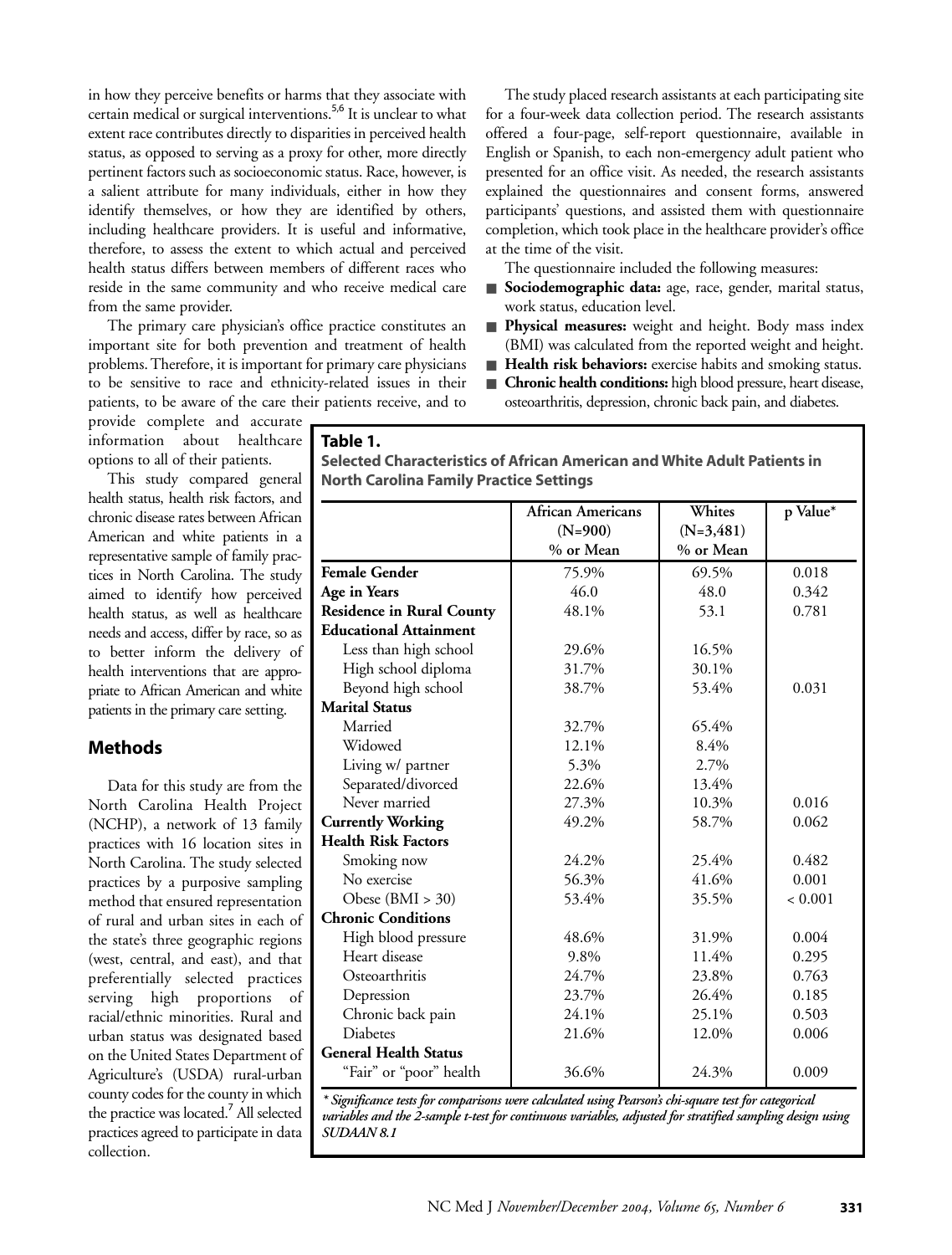■ **Health status:** self-rated health status as assessed by the question, "In general, would you say that your health is: excellent, very good, good, fair, poor?"

Research assistants mailed completed and incomplete questionnaires to the principal investigators on a weekly basis. All data were then entered into an Access database.

The investigators stratified the subjects' demographic and clinical characteristics by race (African American vs. white) and excluded data from subjects who did not identify themselves as either African American or white from these analyses. We used Pearson chi-square analyses and 2-sample t-tests to measure the significance of differences between the two study groups, and we dichotomized the five-point scale for general health status into two categories: fair/poor *versus* excellent/very good/good. We analyzed educational attainment in three categories: less than a high school diploma, high school diploma, and more than a high school diploma. In calculating odds ratios between African Americans and whites, we used logistic regression, with health habits, risk factors, chronic conditions, and health status as dependent variables, and age, gender, and education level as co-variates. All statistical tests were two-sided (alpha=0.05) and were adjusted for the clustering of residents within clinics using Taylor series expansion methods,<sup>8</sup> as implemented in SUDAAN software.<sup>9</sup>

## **Results**

#### *Response rate*

In the 16 practice sites, we found 7,680 eligible patients, of whom 4,760 consented to participate, yielding a recruitment rate of 62%. Approximately 10% of respondents required support from study research assistants to complete the self-report questionnaires. Sixty-nine (1%) respondents identified themselves as belonging to more than one racial group (mixed race), and 310 (7%) checked neither "black" nor "white." Of these, 95 (31%) identified themselves as either "Mexican, Mexican-American, or Chicano" or "Other Spanish, Hispanic, or Latino." We omitted these respondents from the analyses. The total analysis sample consisted of 4,381 respondents, 3,481 (79%) of whom identified themselves as white and 900 (21%) who identified themselves as black. In this paper, we use the term African American to refer to the participants who checked "black" in accordance with convention in the medical literature, even though the African ancestry may be distant for many of the individuals in this sample. All of the respondents included in this study completed the English version of the study questionnaire.

#### *Demographics*

Demographic data for the study sample, stratified by race, appear in Table 1. Within the study sample, 76% of African Americans and 70% of whites were female (p=0.018). The mean ages in years for African Americans and whites were 46 and 48, respectively (p=0.342). Approximately half of the sample of both African Americans and whites resided in a rural county. Whites tended to have higher educational levels, with a greater percentage of whites having had more than a high school education than African Americans (p=0.031). More whites (65%) than African Americans (33%) reported being married (p=0.016). More whites (59%) than African Americans (49%) also reported being currently employed, either full-time or part-time (p=0.062).

#### *Health risk factors*

We found no significant difference in smoking status between African Americans and whites; approximately one-quarter of both groups were smokers. There was, however, a significant racial difference in the percentage of the population whom we defined as obese (BMI > 30), with 54% of African Americans *versus* 36% of whites meeting this criterion (p<0.001). African Americans also tended to be more sedentary; 56% of African Americans compared to 42% of whites reported getting no exercise on a typical day  $(p<0.001)$ .

We report the odds ratios for selected risk factors and conditions among African Americans and whites, adjusted for age, gender, and education level, in Table 2. Compared to white patients, the adjusted odds for African Americans are lower for current smoking status (OR 0.76, 95% CI 0.61-0.94) and higher for reporting no exercise on a typical day (OR 1.63; 95% CI 1.29- 2.05) and for being obese (OR 1.92; 95% CI 1.61-2.30).

#### *Chronic conditions*

Of the self-reported chronic conditions selected for analysis, we found that the frequency of heart disease, osteoarthritis, depression, or chronic back pain did not differ by race. However, African Americans did report more high blood pressure (49% vs. 32%, p=0.004) and diabetes (22% vs. 12%, p=0.006) than did whites (See Table 1). After adjusting for age, gender, and education, this difference still held: African Americans were more likely than whites to report high blood pressure (OR=2.44; 95% CI 2.05-2.91) and diabetes (OR=2.16; 95% CI 1.66-2.78) and less likely to report depression (OR=0.74; 95% CI 0.58-0.95) and chronic back pain (OR=0.81; 95% CI 0.71-0.94). The adjusted odds of reporting heart disease or arthritis were not statistically different from 1.00, when controlling for age, gender, and education (See Table 2, Model 1). However, after controlling for the additional variables of current smoking, exercise status, and obesity, the odds of African Americans reporting heart disease were significantly lower than for whites (See Table 2, Model II; OR=0.73; 95% CI 0.60-0.88).

#### *Health status*

More African Americans rated their general health as "poor" or "fair" than whites (37% vs. 24%, p=0.009) (See Table 1). This difference remained significant even after controlling for age, gender, education, current smoking, exercise status, and obesity (OR=1.47; CI 1.06-2.04) (Table 2).

## **Discussion**

The United States is becomingly increasingly diverse racially and ethnically. Racial disparities in health and in the receipt of healthcare in the United States are well documented.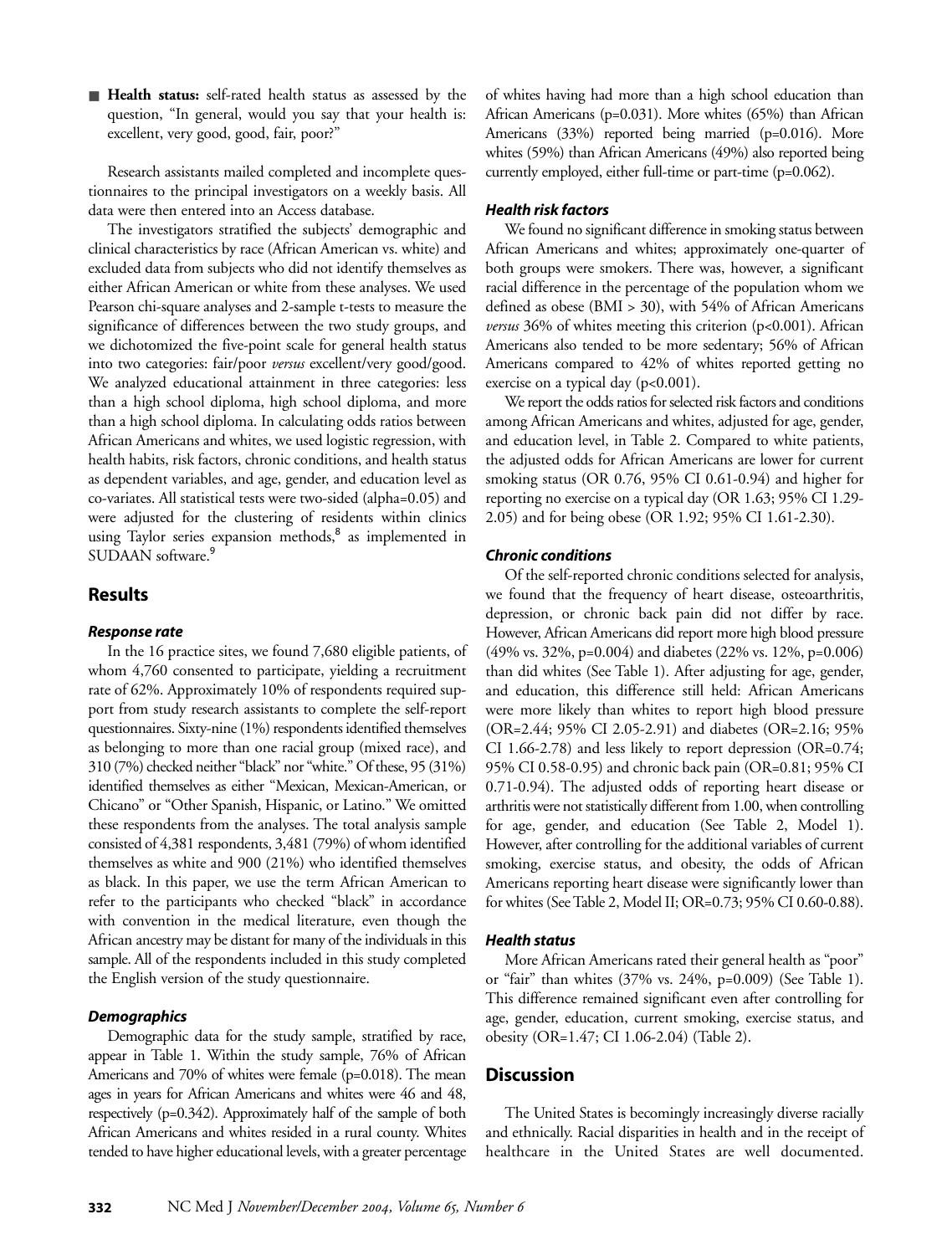## **Table 2.**

**Adjusted Odds Ratio of Selected Health Indicators among African American Patients Compared to Whites in Family Practice Settings**

|                              | Odds Ratios (95% CI) |                       |  |
|------------------------------|----------------------|-----------------------|--|
| <b>Dependent Variables</b>   | Model I <sup>a</sup> | Model II <sup>b</sup> |  |
| <b>Health Risk Factors</b>   |                      |                       |  |
| Smoke now                    | 0.76(0.61, 0.94)     |                       |  |
| No exercise                  | 1.63(1.29, 2.05)     |                       |  |
| Obese $(BMI > 30)$           | 1.92(1.61, 2.30)     |                       |  |
| <b>Chronic Conditions</b>    |                      |                       |  |
| High blood pressure          | 2.44(2.05, 2.91)     | 2.11(1.67, 2.67)      |  |
| Heart disease                | 0.88(0.71, 1.08)     | 0.73(0.60, 0.88)      |  |
| Osteoarthritis               | 1.10(0.86, 1.39)     | 0.97(0.75, 1.25)      |  |
| Depression                   | 0.74(0.58, 0.95)     | 0.65(0.53, 0.78)      |  |
| Chronic back pain            | 0.81(0.71, 0.94)     | 0.72(0.60, 0.85)      |  |
| <b>Diabetes</b>              | 2.16 (1.66, 2.82)    | 1.83(1.37, 2.45)      |  |
| <b>General Health Status</b> |                      |                       |  |
| "Fair" or "poor" health      | 1.59 (1.23, 2.06)    | 1.47(1.06, 2.04)      |  |

*Odds ratios calculated using logistic regression with race as the explanatory variable, and adjusted for stratified sampling design using SUDAAN 8.1.*

<sup>a</sup> Model I: adjusted for subject age, gender, and education.<br><sup>b</sup> Model II: adjusted for subject age, gender, education, current smoking, exercise status, and obesity.

Maintaining and improving the nation's health will, therefore, be dependent in part on reducing the factors that lead to health status disparities between minority groups and whites.<sup>10</sup> This study confirms that African American patients report poorer health status and greater prevalence of certain risk factors for poor health, particularly obesity, sedentary lifestyle, and high blood pressure, compared to their white counterparts in the primary care setting of North Carolina. The purpose of this study was to confirm and measure these health disparities in the family practice setting in order to illustrate the challenges that face primary care providers in North Carolina. Because the offices of primary care physicians are common sites of medical care for persons with risk factors who have not yet developed overt disease, primary care physicians could play an important role in decreasing the observed disparities in health outcomes.

Data for this study were obtained only from individuals who received medical care from family practice providers in the state of North Carolina. Our findings may therefore not be readily generalized to other regions of the United States, or to other medical practice settings. An additional limitation is that the data were obtained by patient self-report, which makes the health risk factors and chronic condition reports subject to bias or inaccuracies due to misunderstanding of medical diagnoses by some respondents. On the other hand, the study has a unique strength: it is the first to examine health risk factors, chronic conditions, and self-reported health status among a representative sample of family practice patients across an entire state.

There are many plausible explanations for observed disparities in health, including potential differences in socioeconomic status, educational attainment, access to healthcare, health-related behavior, discrimination, and racism. In our study, disparities in risk factors and chronic conditions persisted after adjusting for educational attainment (See Table 2). Furthermore, every study participant had at least some access to primary care, although we did not assess the quality or quantity of healthcare services available to individual patients. It therefore seems unlikely that access to healthcare is a major contributor to the race-related differences observed in this study. Other explanations must be considered, including the possibility that some forms of discrimination or racism occur in the community or in the healthcare setting. Evidence that suggests that a patient's race may influence providers' decisions or actions has been found in studies that reveal that physicians may sometimes perceive African Americans as less intelligent and less likely

to adhere to medical advice compared to white patients,<sup>11</sup> that medical students judge black patients to have a lower quality of life than white patients with similar symptoms, $12$  and that the race and sex of patients may independently influence the way a physician elects to manage chest pain.<sup>13</sup>

Strong evidence exists to suggest that a primary care office may be an appropriate setting to bring about change in health-related behaviors. A meta-analysis of primary-care-based intervention studies revealed that physical activity counseling is often effective, with stronger results obtained from interventions that are brief (3-10 minutes), tailored to the patients' characteristics and preferences, and that include supplemental written materials.<sup>14</sup> Physician intervention can also lead to smoking cessation.<sup>15,16</sup> Moreover, achieving a healthy weight tends to improve patients' subjective well-being.<sup>17</sup> It is has also been shown that minority and economically disadvantaged patients are less likely to receive screening<sup>18</sup> and behavioral interventions<sup>19</sup> from their physicians. Finally, steps to increase cultural competency among healthcare providers may help to reduce the tendency toward racial and ethnic bias in the provision of care. Elements of cultural competency within the practice setting include: a culturally diverse staff that reflects the community served; bilingual providers and/or translators when significant language barriers exist; providers who are knowledgeable about different health beliefs, cultural practices, or values among their patients; patient education materials that are culturally and linguistically appropriate; and a practice that engages in community outreach activities.<sup>20</sup> **NCMJ**